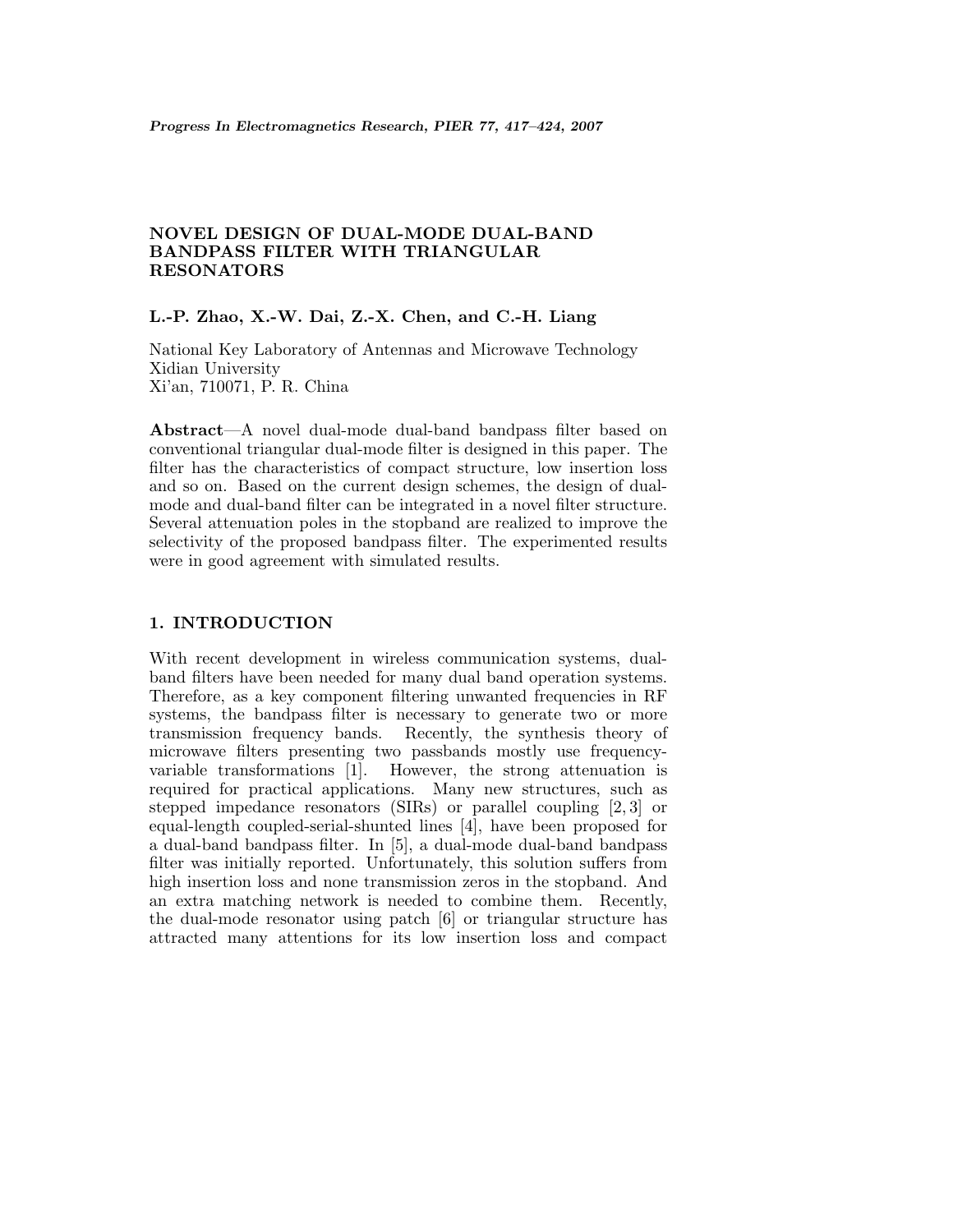structure in design of single band filter [11–15]. A dual-mode dualband filter with stacked loop structure is proposed in [7]. However, the stacked loop structure may introduce higher cost and difficulties in fabrication.

In this paper, a dual-mode dual-band bandpass filter using coupled microstrip triangular open-loop resonator based on conventional triangular structure is presented. The filter, with low insertion loss, provides two transmission bands. At the same time, there is good isolation between the two passbands.

## **2. TRIANGULAR DUAL-MODE RESONATOR**

As a kind of special filters based on a variety of symmetric dualmode resonating structures, dual-mode filter can be equivalent to dual tunable resonator circuit in practical application [8, 9]. Therefore, the number of the patch can be decreased 50 percent and the size of circuit can also be reduced in the current application. Based on the characteristics above, the dual-mode filter can be used sharply in miniaturized communication system.

Some people such as Wolf have advanced many designs of microstrip dual-mode bandpass filters, owning the same characteristics, which introduce asymmetry feed-lines, slots or pins and so on for a perturbation in the resonator in order to couple its two degenerate modes, with tuning the correlative parameters of circuit so as to obtain the work condition of dual-mode resonator. In the conventional design of filters, circular and square patches have used widely. However, triangular microstrip loop was used in the design of filter in this paper for its smaller size.

Fig. 1 shows the conventional design of dual-mode bandpass filter, different filter responses can be obtained with different positions and sizes of the perturbation, which is analyzed in detail in [6]. According to the analysis of resonant mode theory and slow-wave effect, the function of triangular patch is equal to cut a part of the structure [6].

Cutting a part of the structure can change the field distribution and inspire the degenerate modes, meanwhile, the cross couplings between the degenerate modes can not only generate attenuation poles but also cause the resonant frequency of higher harmonic wave to shift. In this case, it can be used for the miniaturization of the filter design.

The fundamental resonance occurs when  $\lambda_q$  is the perimeter of the outer isosceles triangle, where  $\lambda_g$  is the guided wavelength.

$$
\lambda_g = \frac{c}{f\sqrt{\varepsilon_{\text{eff}}}}\tag{1}
$$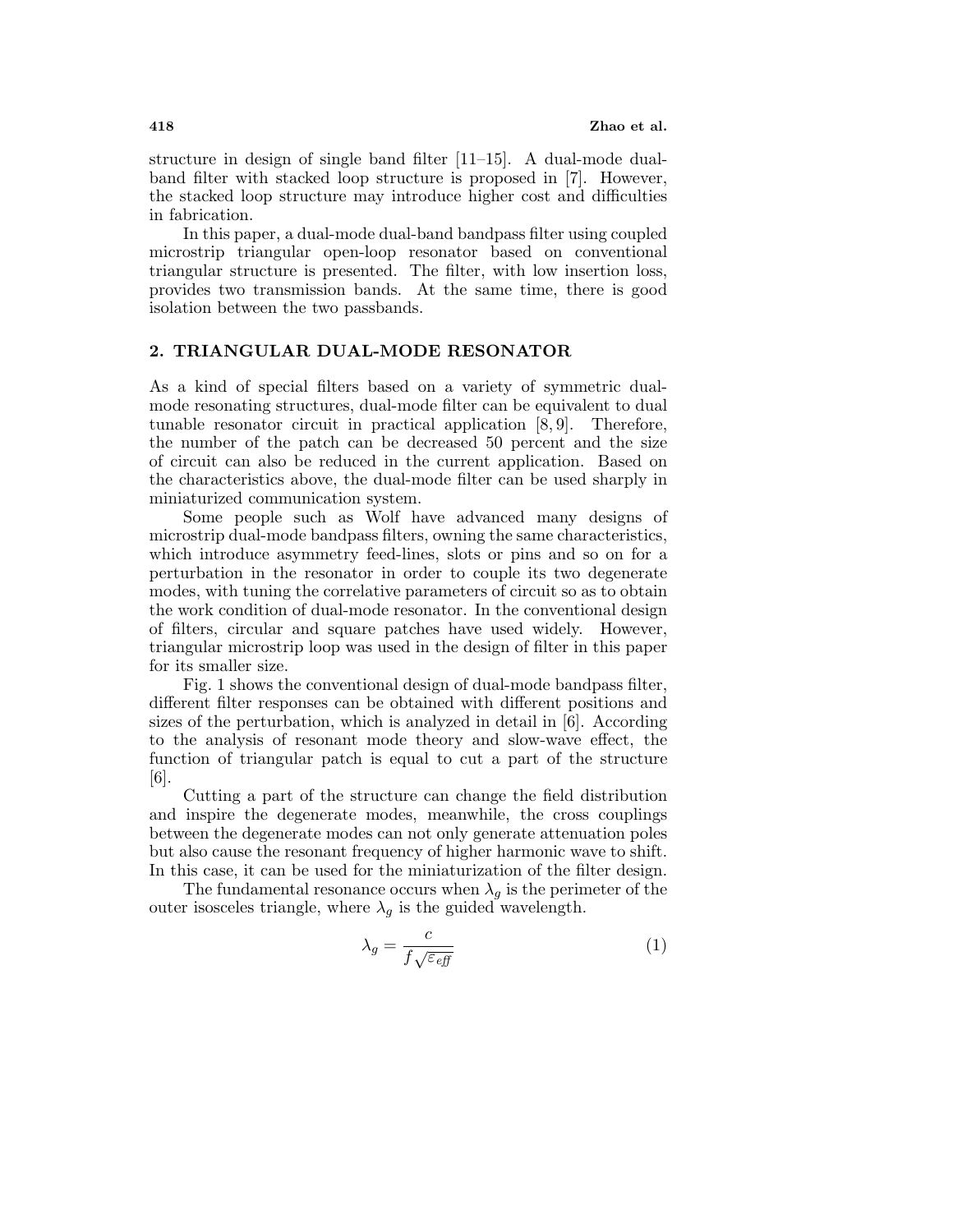

**Figure 1.** Configuration of the conventional triangular dual-mode filter.

where c is the velocity of light in free space, and  $\varepsilon_{\text{eff}}$  is the effective dielectric constant of the substrate. According to (1), while a resonant frequency is fixed,  $\lambda_g$  is decreased to realize size reduction as  $\varepsilon_{\text{eff}}$ increased. Similarly, for a fixed  $\varepsilon_{\text{eff}}$ , the resonant frequency f is decreased as the perimeter increased.

## **3. TRIANGULAR OPEN-LOOP RESONATOR**

Compared with the conventional dual-mode filters, the microstrip triangular open-loop resonator filters can have a smaller size [11]. In this paper, as an open-loop resonator, the inner loop plays an important role in couplings between the outer and inner loop. The nature and the extent of the fringe fields determine the characteristics and the strength of the couplings. It is obviously that any coupling in those coupling structures is the proximity coupling, which is, basically, through fringe fields. The open-loop resonator has the maximum electric field density at one side where the electric fringe field is stronger and the maximum magnetic field density at the other side where the magnetic fringe field is stronger. The fringe field exhibits an exponentially decaying character outside the region. In order to obtain a better coupling and lower insertion loss, it is necessary that both electric coupling and magnetic coupling occur. The physical configuration underlying the resonant mode splitting is that the coupling effect can both enhance and reduce the stored energy of the filter. The coupling coefficients can be easily obtained if the resonant mode splitting is given, meanwhile, the coupling is dependent not only on the size of the hatch of the inner loop but also other parameters. In the process of simulation, the electric coupling has a great effect while the dielectric constant changes. The lower the dielectric constant is, the stronger the electric coupling is. However, the magnetic coupling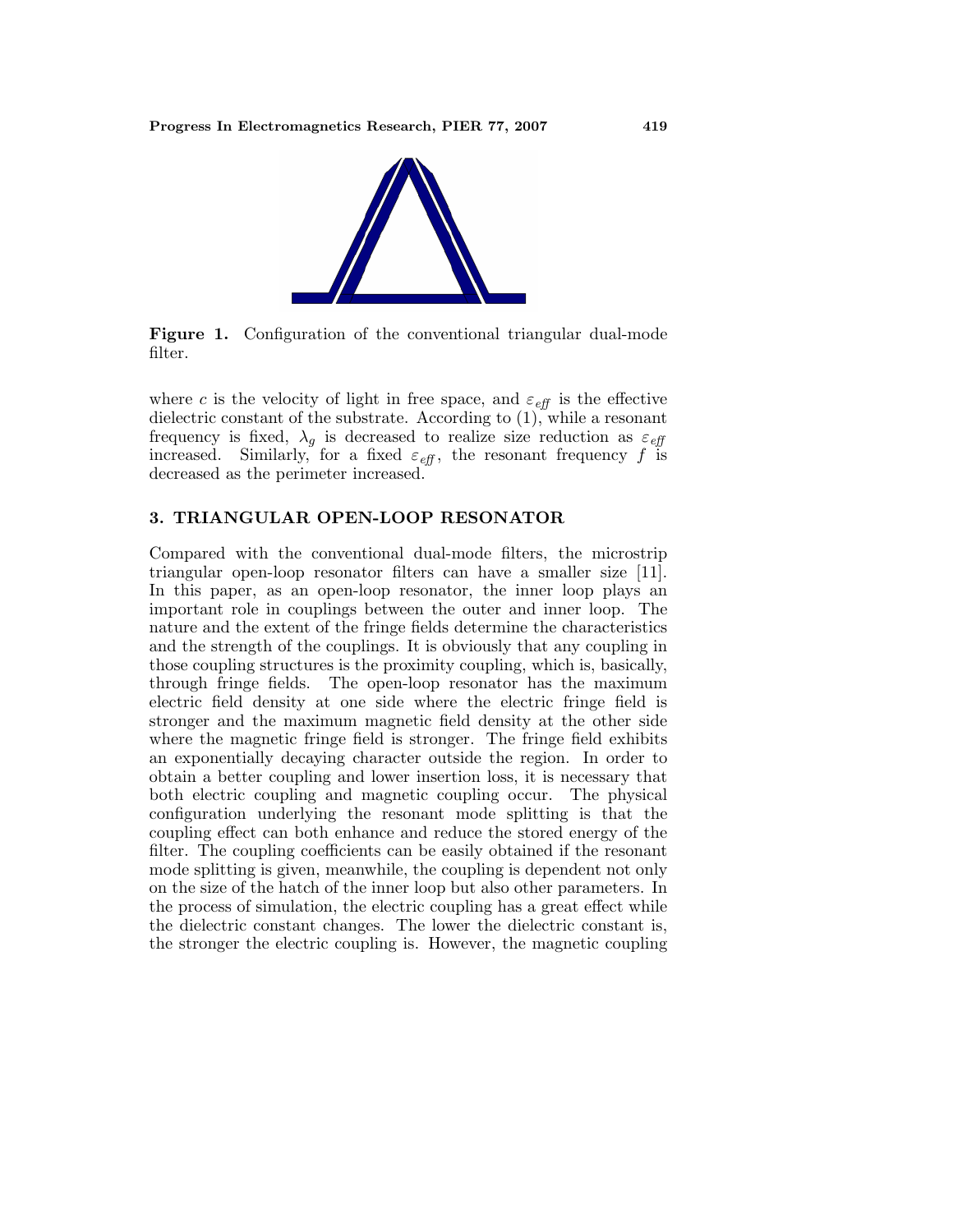obviously exhibits an independence of the dielectric constant. In the proposed structures, mixing coupling also has a great effect while the dielectric constant changes, because the electric coupling is involved. The width and length of side of the triangular open-loop resonator are other parameters on which the couplings depend. For a given substrate with a relative dielectric constant  $\varepsilon_r$  and a thickness h, the coupling coefficients can be characterized by the dimensions of the open-loop resonator.

# **4. TRIANGULAR DUAL-MODE DUAL-BAND BANDPASS FILTER**

Fig. 2 shows the proposed triangular open-loop structure, where the outer and inner structures have different lengths of side. So far, the study of microstrip triangular resonator filters has received little attention. Based on the former concerns on filtering characteristics, a novel dual-mode dual-band bandpass filter is presented. There are two different passbands for the proposed structure. Two connecting patches at the corners, applying for feeding the inner loop, can implement the control of the second passband, and the size of the patches plays a key role in the quality of the filter. Given the lengths of side of the outer loop, the waveguide wavelength corresponding to



**Figure 2.** Configuration of the dual-mode dual-band bandpass filter.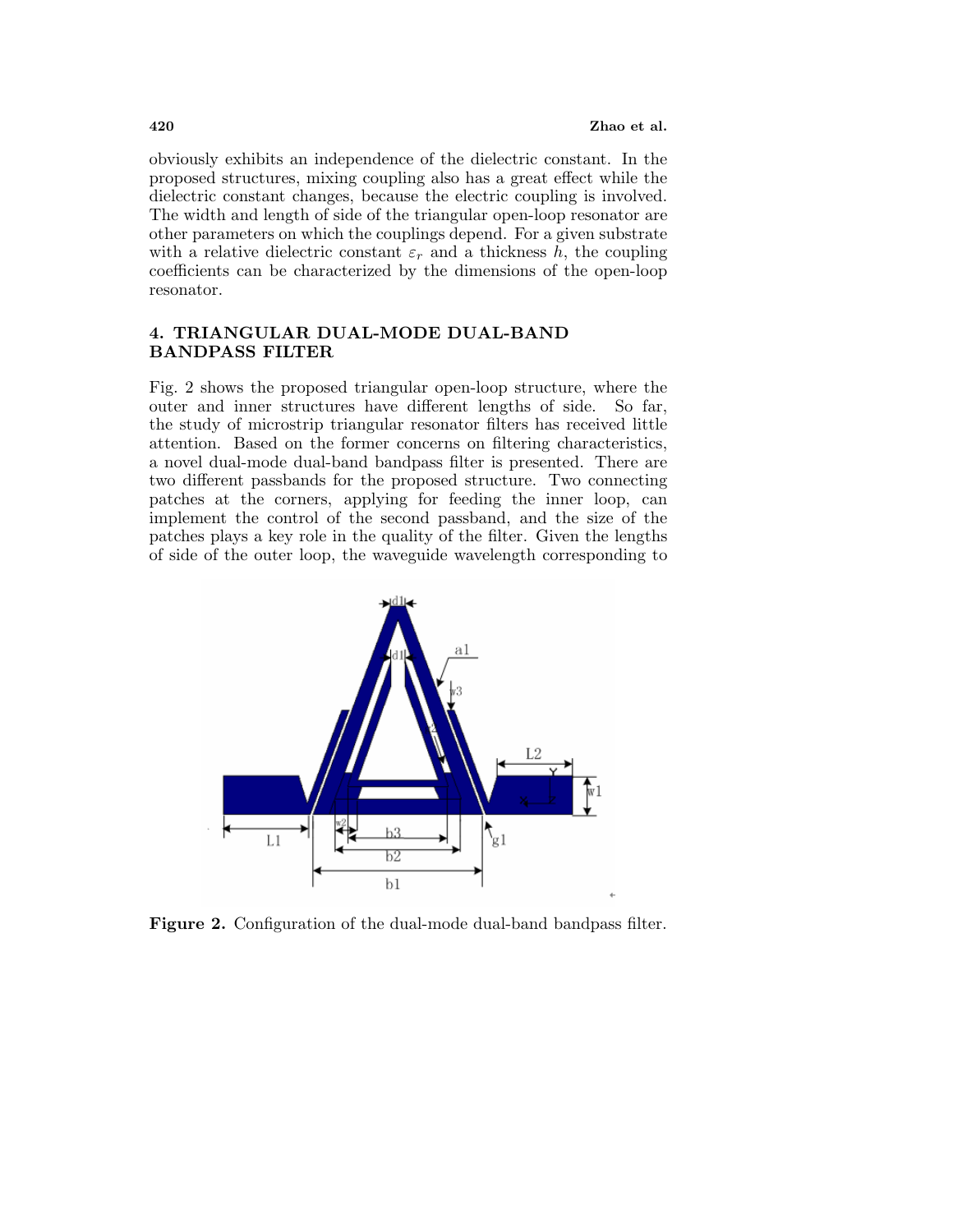#### **Progress In Electromagnetics Research, PIER 77, 2007 421**

the lower passband is

$$
\lambda_{g1} = 2a_1 + b_1 \tag{2}
$$

where  $a_1, b_1$  are the lengths of side and base of isosceles triangle.

According to (1), it should be noticed that the center frequency will have a shift to lower frequency when the dimension of the outer isosceles triangle increased. Despite of a similarity of the resonator structure, the input and output coupling structures and locations in the filter are different for they operate at different modes. Owing to the different sizes and feed-line modes, outer structure and inner loop have different self-coupling and mutual-coupling. The filtering characteristics are dependent on the relation of the self- and mutualcouplings. Comparing with the square or circular dual-mode filter, the field distribution varies obviously in triangular resonator filter for its asymmetric structure.



**Figure 3.** Simulation results of proposed dual-band filter.

As shown in Fig. 3, the simulated result of the proposed dualband filter is obtained using simulator IE3D V10 based on MOM. From which, dual-band, low insertion loss, high selectivity, and good isolation characteristics can be observed clearly.

### **5. FABRICATE FILTER AND MEASURED RESULT**

The proposed dual-mode dual-band bandpass filter is fabricated with design parameters as follows:  $d_1 = 1 \text{ mm}, a_1 = 15.9 \text{ mm}, b_1 = 11.8 \text{ mm},$  $b_2 = 8.8$  mm,  $b_3 = 5.6$  mm,  $L_1 = 6$  mm,  $L_2 = 5.2$  mm,  $w_2 = 1.5$  mm,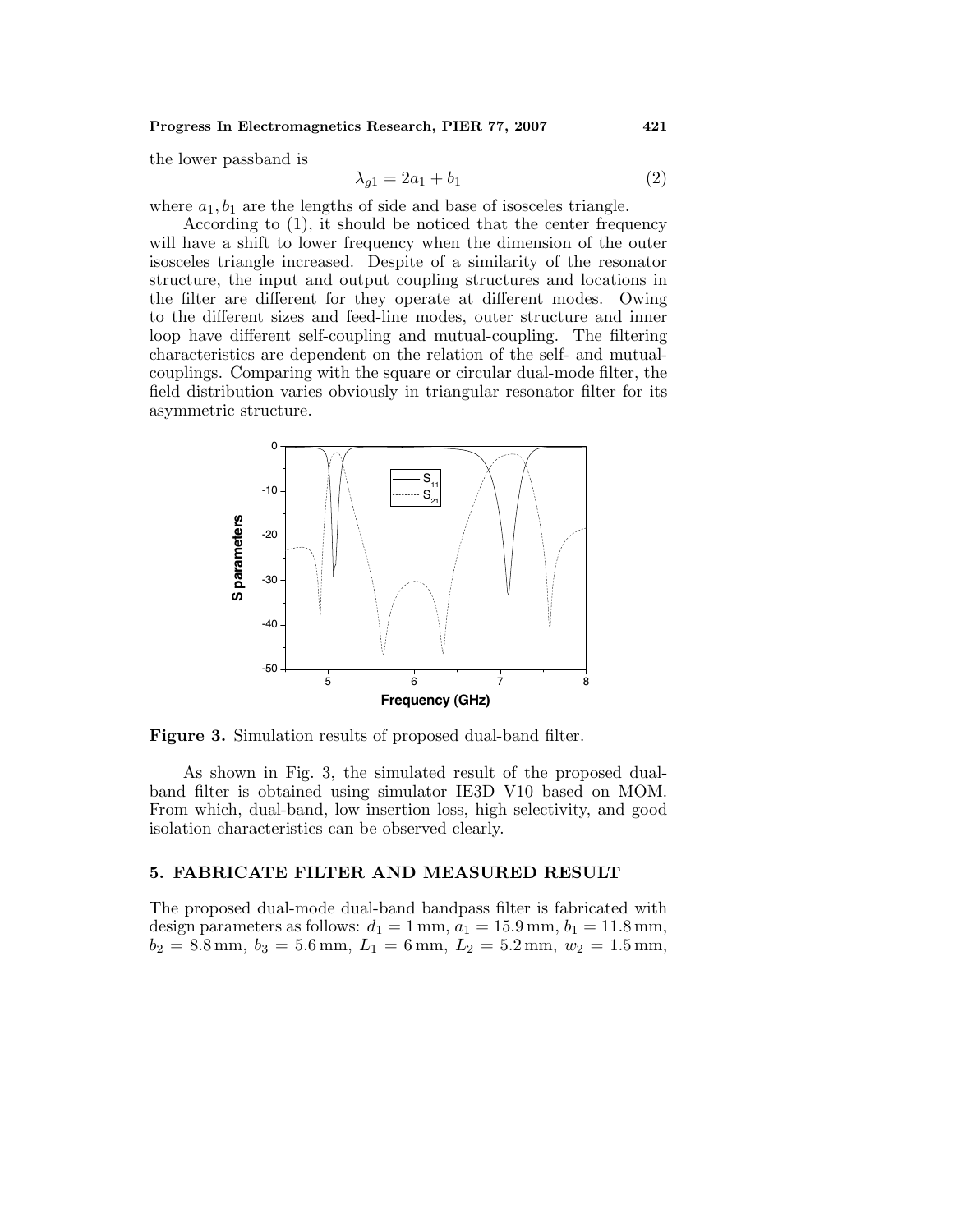$w_3 = 0.5$  mm,  $g_1 = 0.2$  mm,  $g_2 = 0.5$  mm, and  $w_1 = 2.8$  mm is the width of 50microstrip feed-line. The outer loop and inner loop provide two transmission paths for RF signal. Based on the discussions above, the proposed filter generates two separated passbands by using two triangular resonating structures in different frequencies, the outer triangular structure for the first passband, and the inner triangular loop for the second passband. The photograph of the fabricated filter is shown in Fig. 4.



**Figure 4.** Photograph of the fabricated filter.



**Figure 5.** Comparison of the simulation and measurement results.

The filter is measured with Agilent 8719ES network analyzer. The results are shown in Fig. 5. Four attenuation poles in the stopband as follows: 4.9 GHz, 5.76 GHz, 6.54 GHz, 7.98 GHz. The center frequencies of the first and second passbands are at 5.15 GHz and 7.28 GHz, respectively. Return loss larger than 20dB is achieved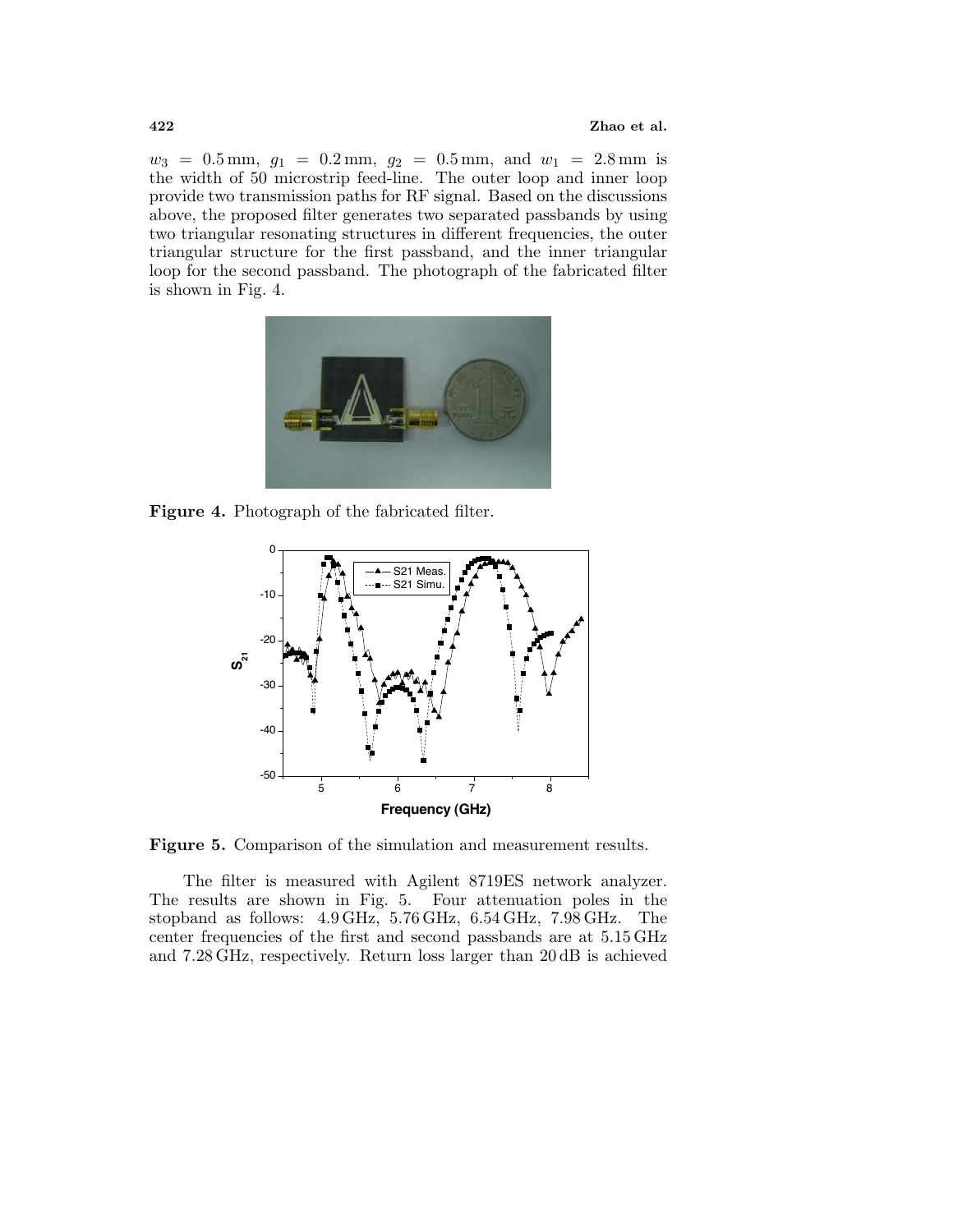in the passband.

Compared with the simulation results, slightly shift to the higher frequency occurred between the simulation result and the measurement result for the machining tolerance. The insertion loss in passband is mainly due to the conductor loss of the triangular resonators. Good agreement between the simulation and measurement is achieved.

## **6. CONCLUSION**

In this paper, a dual-mode dual-band bandpass filter using triangular structure is presented. The outer and inner structures generate respective passbands, and several attenuation poles in the stopband are realized. Numerical simulations using IE3D show the feasibility of the dual-mode dual-band bandpass filter. It has been shown that the proposed microstrip filter can provide good selection and better insertion loss. Simulated results are in good agreement with the synthesized responses.

## **ACKNOWLEDGMENT**

This work is supported by the National Natural Science Foundation of China (NSFC) under Contract No. 60501023.

## **REFERENCES**

- 1. Levy, R., "Zolotarev functions, a new distribution prototype filter, and the design of mixed lumped/distributed components," IEEE G-MTT Microwave Int. Symp. Dig., Vol. 70, 71–75, 1970.
- 2. Wang, J., Y.-X Guo, B.-Z. Wang, L. C. Ong, and S. Xiao, "High-selectivity dual-band stepped-impedance bandpass filter," Electronics Letters, Vol. 42, No. 9, 538–540, April 2006.
- 3. Sun, S. and L. Zhu, "Novel design of dual-band microstrip bandpass filters with good in-between isolation," IEEE APMC 2005, Suozhou, 2005.
- 4. Tsai, L.-C. and C.-W. Hsue, "Dual-band bandpass filters using equallength coupled-serial-shunted lines and Z-transform techniques," IEEE Trans. Microw. Theory Tech., Vol. 52, No. 4, 1111–1117, Apr. 2004.
- 5. Tu, W.-H. and K. Chang, "Miniaturized dual-mode bandpass filter with harmonic control," IEEE Microwave And Wireless Components Letters, Vol. 15, No. 12, December 2005.